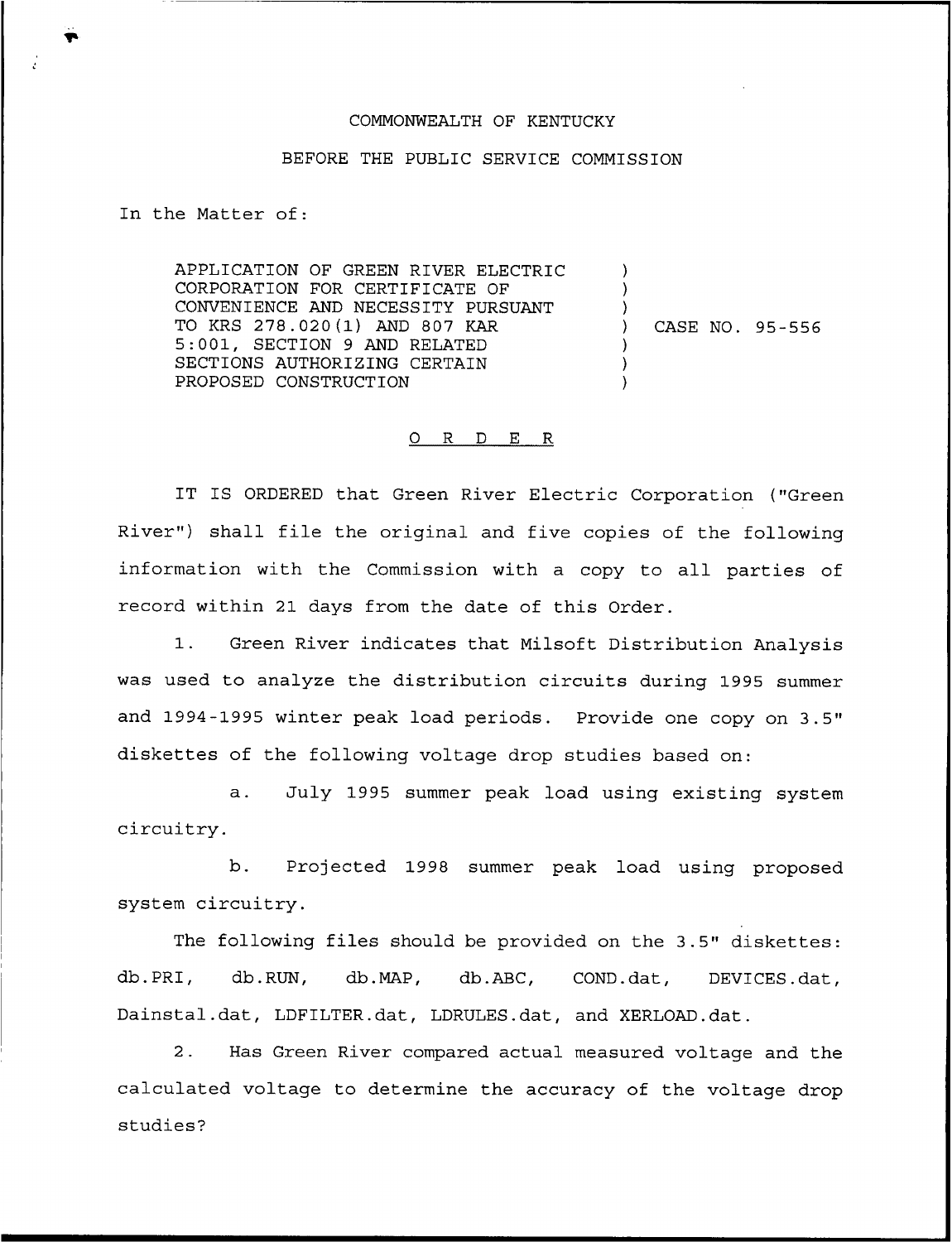a. If yes, provide the voltage readings and indicate the substation, line section, and date on which each reading was taken. If the actual reading differs from the calculated voltage by more than three volts, explain the reason for the difference.

> If no, explain why <sup>a</sup> comparison is not necessary. b.

3. In its application, Green River states that it plans to construct an estimated 12 months of the work plan using general funds.

a. Indicate the unadvanced amount of any long-term debt financing Green River currently has available.

b. Indicate whether Green River maintains a line of credit or other short-term borrowing instrument. State the current amount available for borrowing.

4. In its application, Green River states that it plans to borrow funds from the Rural Utilities Service ("RUS") and the National Bank for Cooperatives ("CoBank") to finance the work plan.

a. Does Green River plan to seek the traditional financing mix of 70 percent from RUS and 30 percent from CoBank'? If no, describe the financing mix Green River is considering.

b. Has Green River filed its financing applications with RUS and CoBank'?

(1) If yes, does Green River have an estimated date when the applications will be approved?

(2) If no, when does Green River expect to make the filings?

 $-2-$